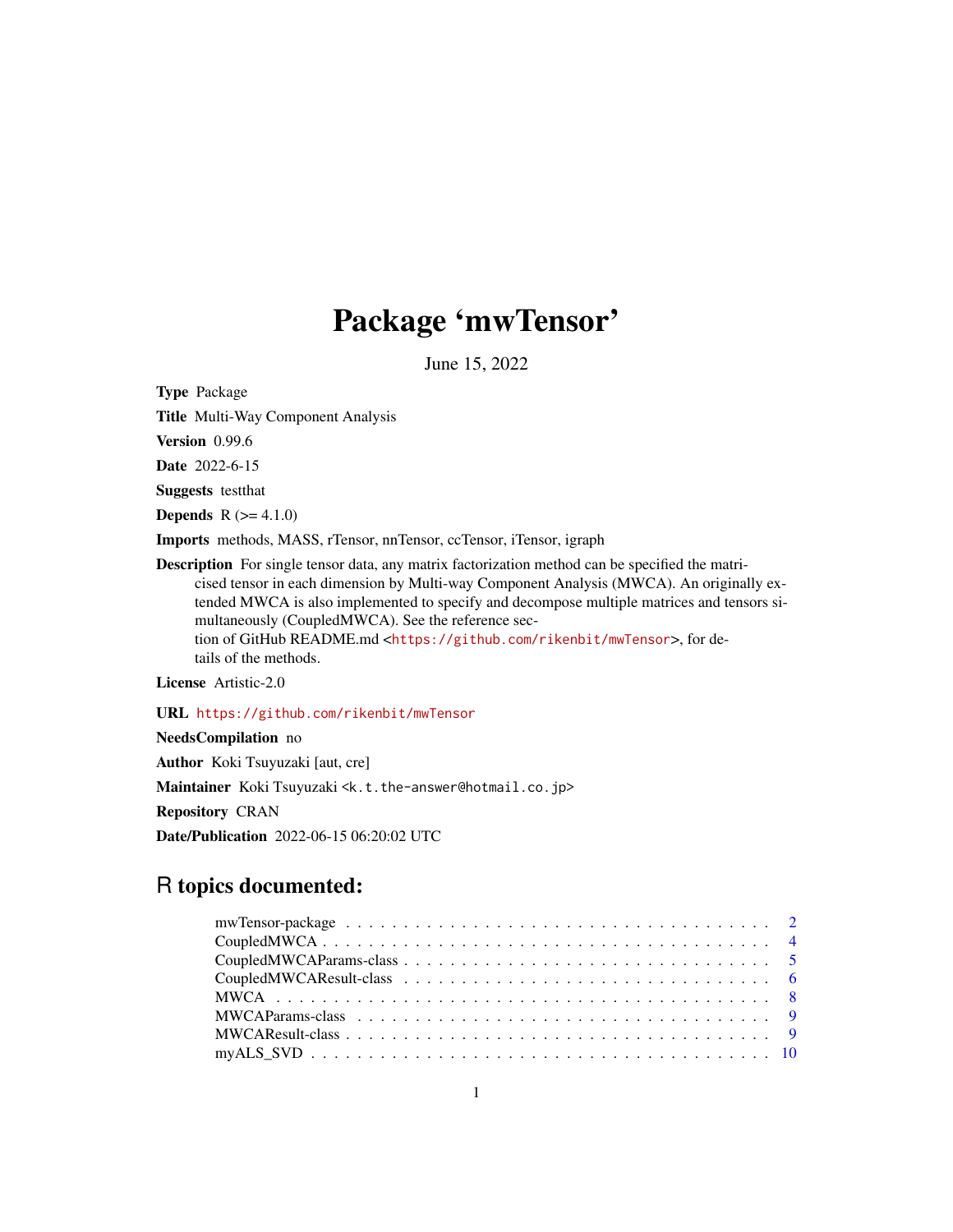mwTensor-package *Multi-Way Component Analysis*

# Description

For single tensor data, any matrix factorization method can be specified the matricised tensor in each dimension by Multi-way Component Analysis (MWCA). An originally extended MWCA is also implemented to specify and decompose multiple matrices and tensors simultaneously (CoupledMWCA). See the reference section of GitHub README.md <https://github.com/rikenbit/mwTensor>, for details of the methods.

#### Details

The DESCRIPTION file:

| Package:    | mwTensor                                                                                                                     |  |
|-------------|------------------------------------------------------------------------------------------------------------------------------|--|
| Type:       | Package                                                                                                                      |  |
| Title:      | Multi-Way Component Analysis                                                                                                 |  |
| Version:    | 0.99.6                                                                                                                       |  |
| Date:       | 2022-6-15                                                                                                                    |  |
|             | Authors @R: c(person("Koki", "Tsuyuzaki", role = c("aut", "cre"), email = "k.t.the-answer @hotmail.co.jp"))                  |  |
| Suggests:   | testthat                                                                                                                     |  |
| Depends:    | $R (= 4.1.0)$                                                                                                                |  |
| Imports:    | methods, MASS, rTensor, nnTensor, ccTensor, iTensor, igraph                                                                  |  |
|             | Description: For single tensor data, any matrix factorization method can be specified the matricised tensor in each dimensio |  |
| License:    | Artistic-2.0                                                                                                                 |  |
| URL:        | https://github.com/rikenbit/mwTensor                                                                                         |  |
| Author:     | Koki Tsuyuzaki [aut, cre]                                                                                                    |  |
| Maintainer: | Koki Tsuyuzaki <k.t.the-answer@hotmail.co.jp></k.t.the-answer@hotmail.co.jp>                                                 |  |

Index of help topics:

| CoupledMWCA             | Coupled Multi-way Component Analysis<br>(CoupledMWCA) |  |
|-------------------------|-------------------------------------------------------|--|
| CoupledMWCAParams-class |                                                       |  |
| CoupledMWCAResult-class | Class "CoupledMWCAParams"                             |  |
|                         | Class "CoupledMWCAResult"                             |  |

<span id="page-1-0"></span>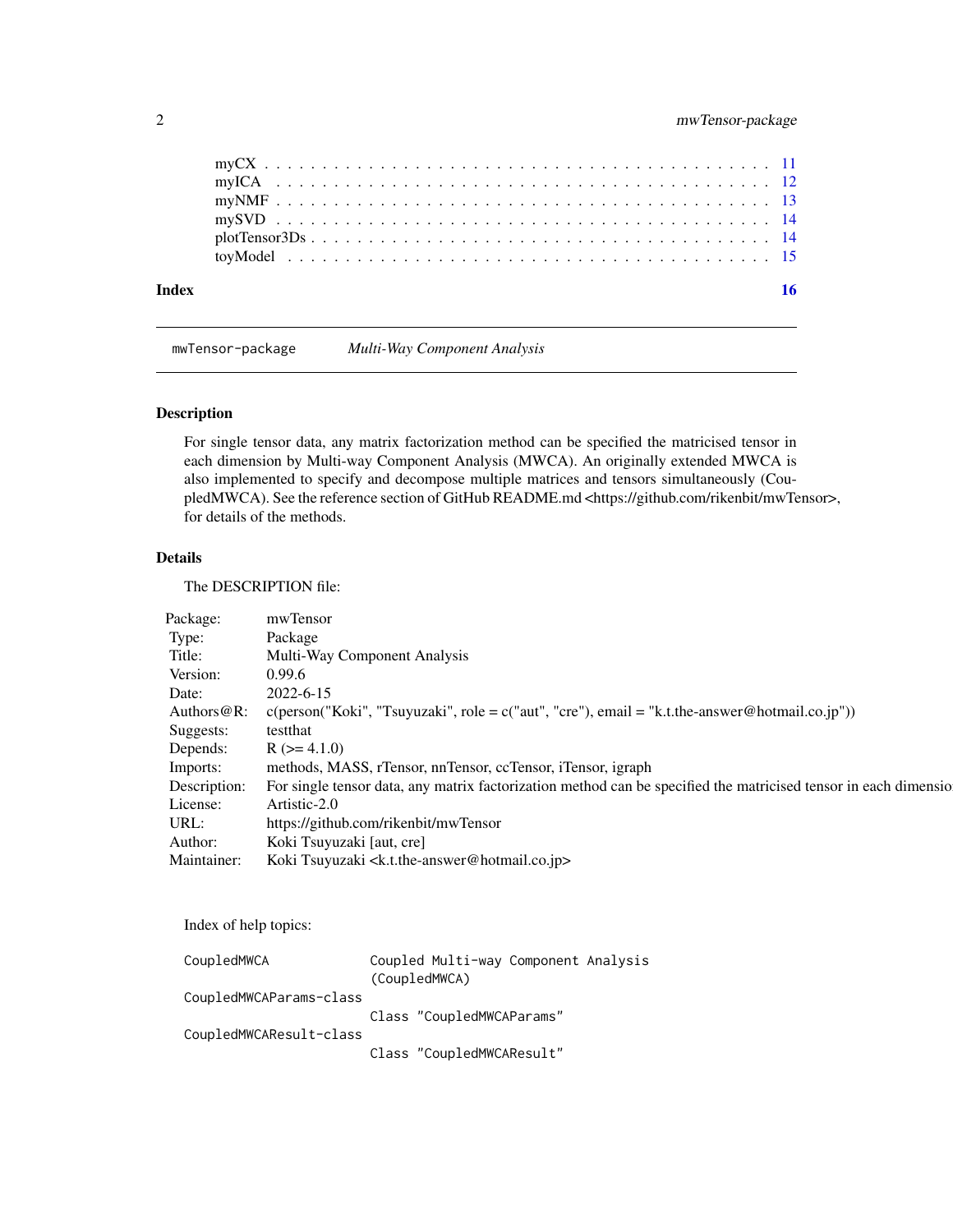<span id="page-2-0"></span>mwTensor-package 3

| <b>MWCA</b><br>MWCAParams-class<br>MWCAResult-class<br>mwTensor-package | Multi-way Component Analysis (MWCA)<br>Class "MWCAParams"<br>Class "MWCAResult"<br>Multi-Way Component Analysis           |
|-------------------------------------------------------------------------|---------------------------------------------------------------------------------------------------------------------------|
| myALS_SVD                                                               | Alternating Least Square Singular Value<br>Decomposition (ALS-SVD) as an example of<br>user-defined matrix decomposition. |
| myCX                                                                    | CX Decomposition as an example of user-defined<br>matrix decomposition.                                                   |
| myICA                                                                   | Independent Component Analysis (ICA) as an<br>example of user-defined matrix decomposition.                               |
| myNMF                                                                   | Independent Component Analysis (ICA) as an<br>example of user-defined matrix decomposition.                               |
| mySVD                                                                   | Singular Value Decomposition (SVD) as an<br>example of user-defined matrix decomposition.                                 |
| plotTensor3Ds                                                           | Plot function for visualization of tensor data<br>structure                                                               |
| toyModel                                                                | Toy model of coupled tensor data                                                                                          |

#### Author(s)

NA Maintainer: NA

#### References

Andrzej Cichocki et al., (2016). Tensor Networks for Dimensionality Reduction and Large-scale Optimization: Part 1 Low-Rank Tensor Decompositions

Andrzej Cichocki et al., (2015). Tensor Decompositions for Signal Processing Applications, *IEEE SIGNAL PROCESSING MAGAZINE*

Gene H. Golub et al., (2012). Matrix Computation (Johns Hopkins Studies in the Mathematical Sciences), *Johns Hopkins University Press*

Madeleine Udell et al., (2016). Generalized Low Rank Models, *Foundations and Trends in Machine Learning*, 9(1).

Andrzej CICHOCK, et. al., (2009). Nonnegative Matrix and Tensor Factorizations.

A. Hyvarinen. (1999). Fast and Robust Fixed-Point Algorithms for Independent Component Analysis. *IEEE Transactions on Neural Networks*, 10(3), 626-634.

Petros Drineas et al., (2008). Relative-Error CUR Matrix Decompositions, *SIAM Journal on Matrix Analysis and Applications*, 30(2), 844-881.

#### See Also

[mySVD](#page-13-1), [myALS\\_SVD](#page-9-1), [myNMF](#page-12-1), [myICA](#page-11-1), [myCX](#page-10-1), [MWCA](#page-7-1), [CoupledMWCA](#page-3-1), [plotTensor3Ds](#page-13-2)

# Examples

ls("package:mwTensor")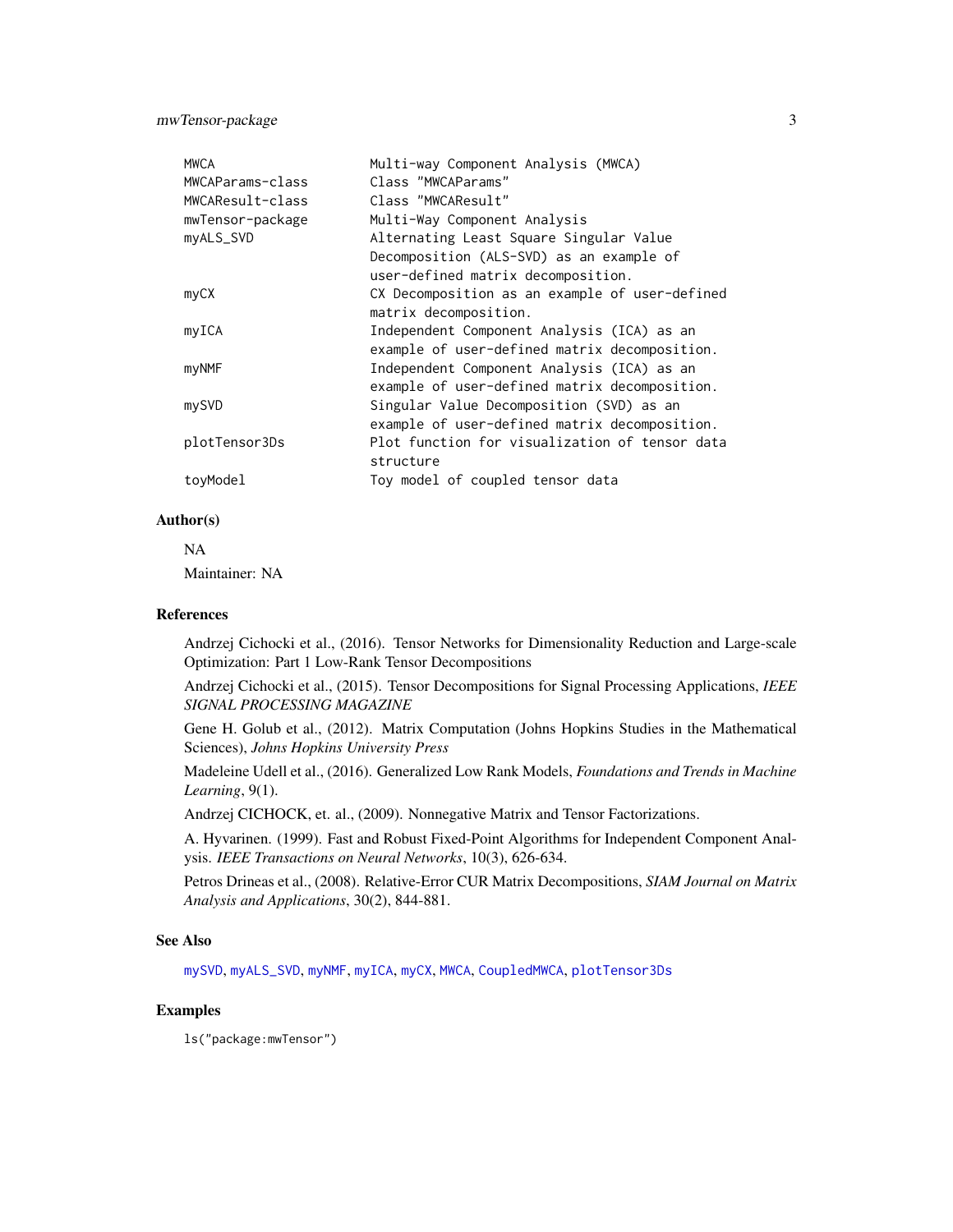<span id="page-3-1"></span><span id="page-3-0"></span>

# Description

The input is assumed to be a CoupledMWCAParams object.

#### Usage

CoupledMWCA(params)

# Arguments

params CoupledMWCAParams object

#### Value

CoupledMWCAResult object.

# Author(s)

Koki Tsuyuzaki

# See Also

[CoupledMWCAParams-class](#page-4-1) and [CoupledMWCAResult-class](#page-5-1).

```
if(interactive()){
# Test data (multiple arrays)
   Xs <- toyModel("coupled_CP_Easy")
   params <- new("CoupledMWCAParams", Xs=Xs)
   out <- CoupledMWCA(params)
 }
```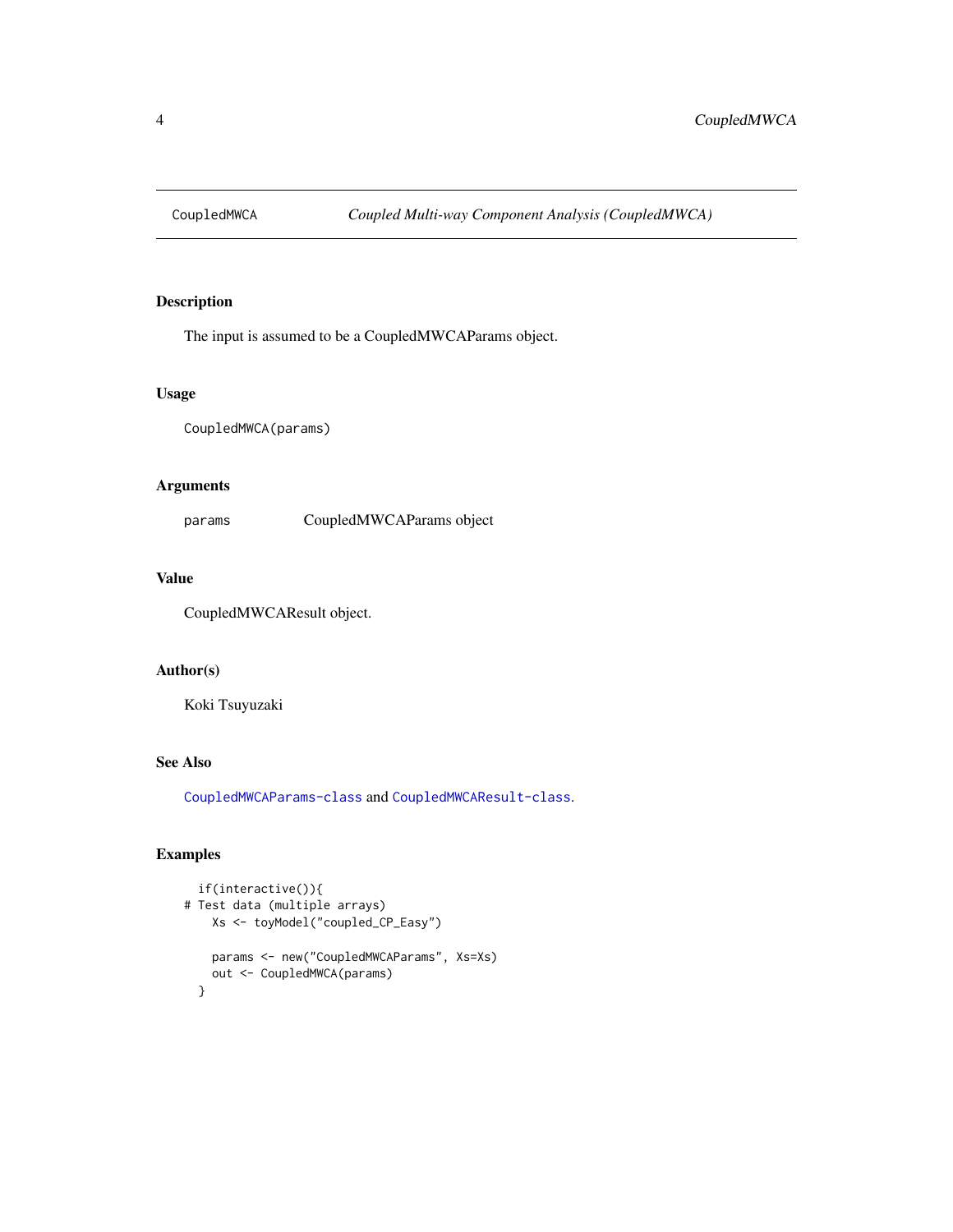<span id="page-4-1"></span><span id="page-4-0"></span>CoupledMWCAParams-class

*Class "CoupledMWCAParams"*

#### **Description**

The parameter object to be specified against CoupledMWCA function.

#### Objects from the Class

Objects can be created by calls of the form new("CoupledMWCAParams", ...).

#### Slots

MWCAParams has four settings as follows. For each setting, the list must have the same structure.

*1. Data-wise setting* Each item must be a list object that is as long as the number of data and is named after the data.

A list containing multiple high-dimensional arrays.

- $M$ ask: A list containing multiple high-dimensional arrays, in which 0 or 1 values are filled to specify the missing elements.
- weights: A list containing multiple high-dimensional arrays, in which some numeric values are specified to weigth each data.

*2. Common Model setting* Each item must be a nested list object that is as long as the number of data and is named after the data.

common\_model: Each element of the list must be a list corresponding the dimention name of data and common factor matrices name.

*3. Common Factor matrix-wise setting* Each item must be a list object that is as long as the number of common factor matrices and is named after the factor matrices.

common\_initial: The initial values of common factor matrices. If nothing is specified, random matrices are used.

common\_algorithms: Algorithms used to decompose the matricised tensor in each mode.

- common\_iteration: The number of iterations.
- common\_decomp: If FALSE is specified, unit matrix is used as the common factor matrix.
- common\_fix: If TRUE is specified, the common factor matrix is not updated in the iteration.
- common\_dims: The lower dimension of each common factor matrix.

common\_transpose: Whether the common factor matrix is transposed to calculate core tensor.

common\_coretype: If "CP" is specified, all the core tensors become diagonal core tensors. If "Tucker" is specified, all the core tensors become dense core tensors.

*4. Specific Model setting* Each item must be a nested list object that is as long as the number of data and is named after the data.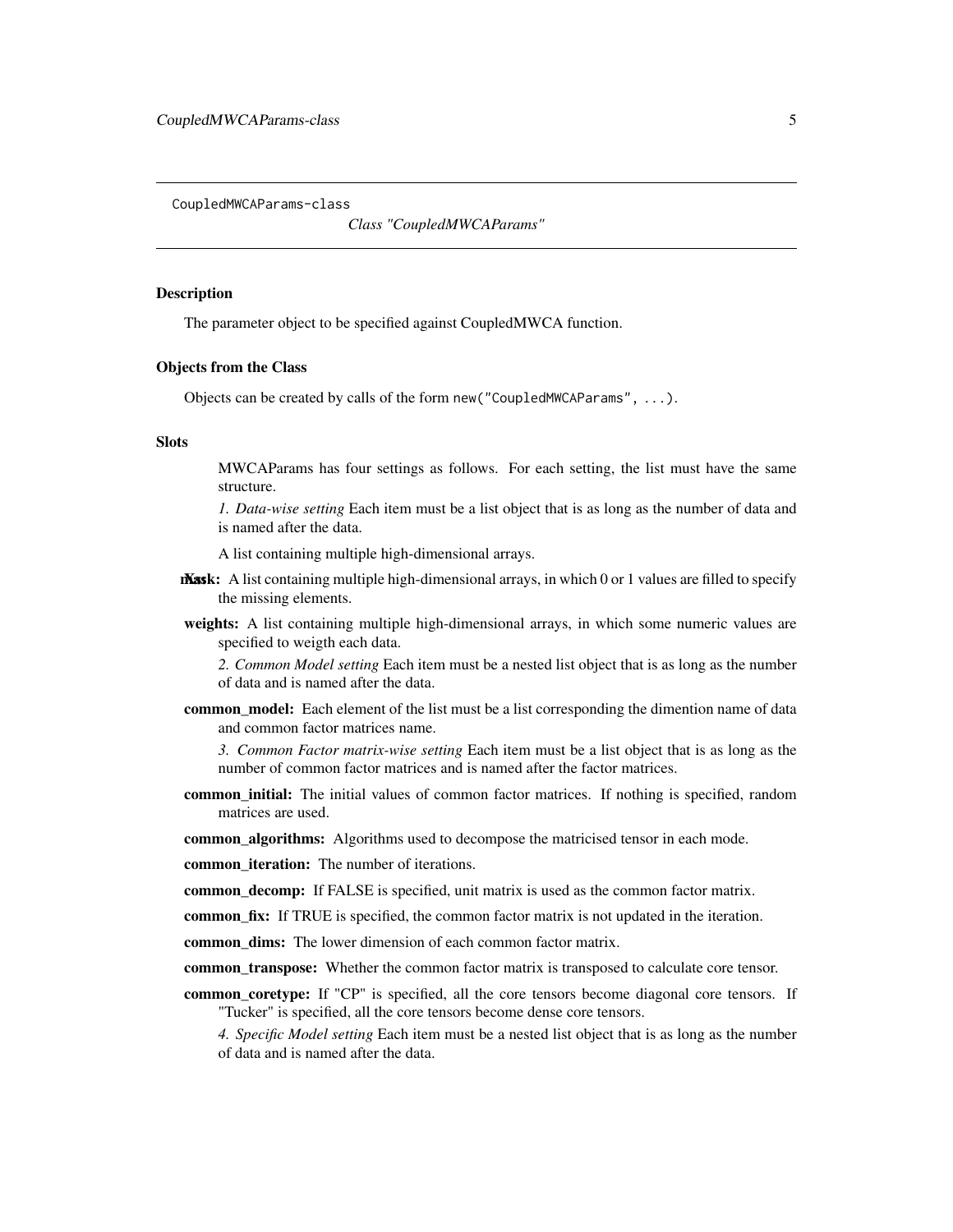<span id="page-5-0"></span>specific\_model: Each element of the list must be a list corresponding the dimention name of data and data specific factor matrices name.

*5. Specific Factor matrix-wise setting* Each item must be a list object that is as long as the number of data specific factor matrices and is named after the factor matrices.

**specific\_initial:** The initial values of data specific factor matrices. If nothing is specified, random matrices are used.

specific\_algorithms: Algorithms used to decompose the matricised tensor in each mode.

specific iteration: The number of iterations.

specific\_decomp: If FALSE is specified, unit matrix is used as the data specific factor matrix.

specific\_fix: If TRUE is specified, the data specific factor matrix is not updated in the iteration.

specific\_dims: The lower dimension of each data specific factor matrix.

specific\_transpose: Whether the data specific factor matrix is transposed to calculate core tensor.

specific\_coretype: If "CP" is specified, all the core tensors become diagonal core tensors. If "Tucker" is specified, all the core tensors become dense core tensors.

*6. Other option* Each item must to be a vector of length 1.

specific: Whether data specific factor matrices are also calculated.

thr: The threshold to stop the iteration. The higher the value, the faster the iteration will stop.

viz: Whether the output is visualized.

figdir: When viz=TRUE, whether the plot is output in the directory.

verbose: Whether the process is monitored by verbose messages.

#### Methods

CoupledMWCA Function to peform CoupledMWCA.

# See Also

[CoupledMWCAResult-class](#page-5-1), [CoupledMWCA](#page-3-1)

<span id="page-5-1"></span>CoupledMWCAResult-class

*Class "CoupledMWCAResult"*

#### **Description**

The result object genarated by CoupledMWCA function.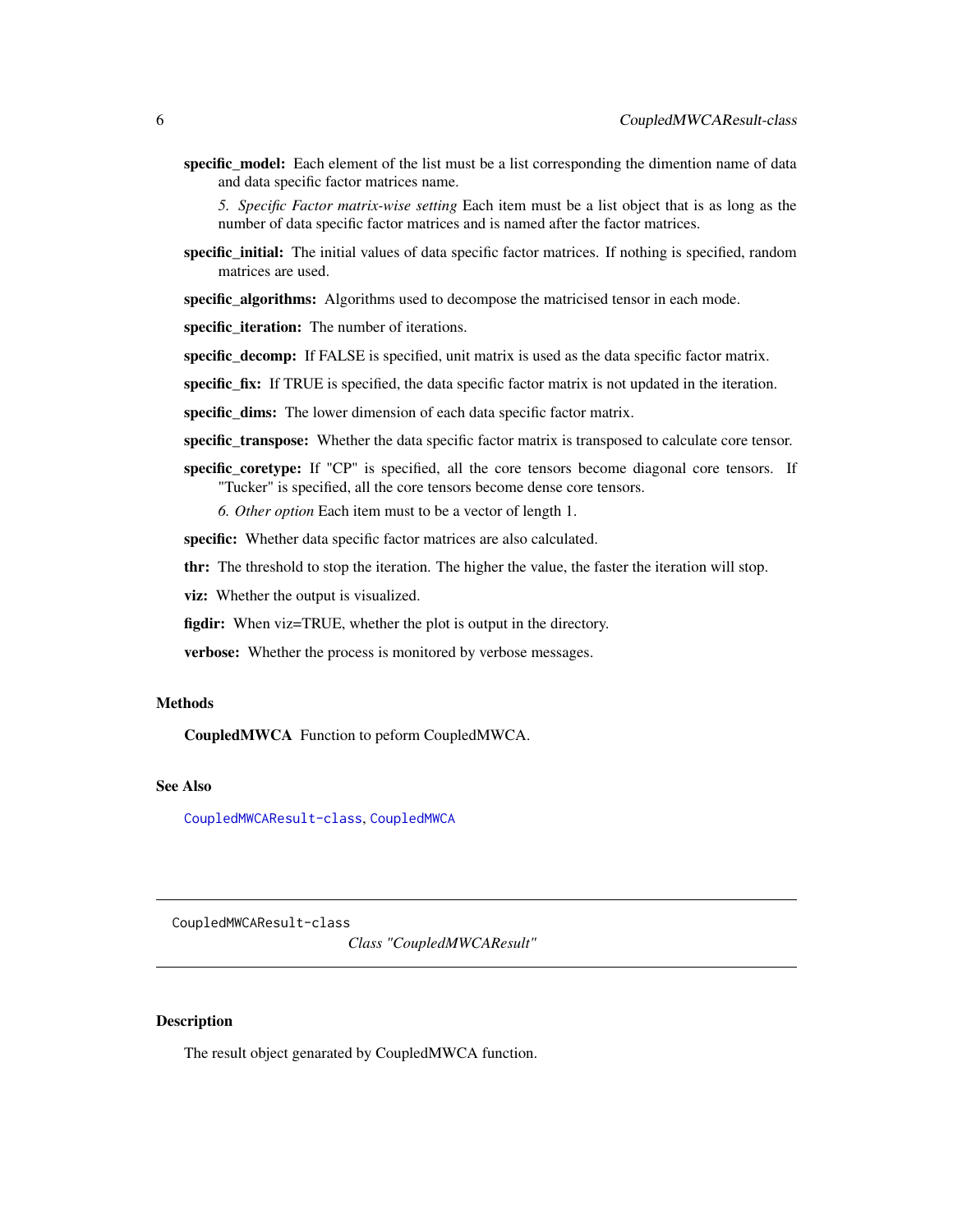#### <span id="page-6-0"></span>**Slots**

weights: weights of CoupledMWCAParams. common\_model: common\_model of CoupledMWCAParams. common initial: common initial of CoupledMWCAParams. common\_algorithms: common\_algorithms of CoupledMWCAParams. common\_iteration: common\_iteration of CoupledMWCAParams. common\_decomp: common\_decomp of CoupledMWCAParams. common\_fix: common\_fix of CoupledMWCAParams. common\_dims: common\_dims of CoupledMWCAParams. common\_transpose: common\_transpose of CoupledMWCAParams. common\_coretype: common\_coretype of CoupledMWCAParams. common factors: Common factor matrices of CoupledMWCA. common cores: Common core tensors of CoupledMWCA. specific\_model: specific\_model of CoupledMWCAParams. specific\_initial: specific\_initial of CoupledMWCAParams. specific algorithms: specific algorithms of CoupledMWCAParams. specific\_iteration: specific\_iteration of CoupledMWCAParams.

specific\_decomp: specific\_decomp of CoupledMWCAParams. specific\_fix: specific\_fix of CoupledMWCAParams.

specific dims: specific dims of CoupledMWCAParams.

specific\_transpose: specific\_transpose of CoupledMWCAParams. specific coretype: specific coretype of CoupledMWCAParams.

specific factors: Data specific factor matrices of CoupledMWCA.

specific\_cores: Data specific core tensors of CoupledMWCA.

specific: specific of CoupledMWCAParams.

thr: thr of CoupledMWCAParams.

viz: viz of CoupledMWCAParams.

figdir: figdir of CoupledMWCAParams.

verbose: verbose of CoupledMWCAParams.

rec\_error: The reconstructed error.

train error: Training Error. train error + test error = rec error.

test\_error: Test Error. train\_error + test\_error = rec\_error.

rel\_change: The relative change of each iteration step.

# See Also

[CoupledMWCAParams-class](#page-4-1), [CoupledMWCA](#page-3-1)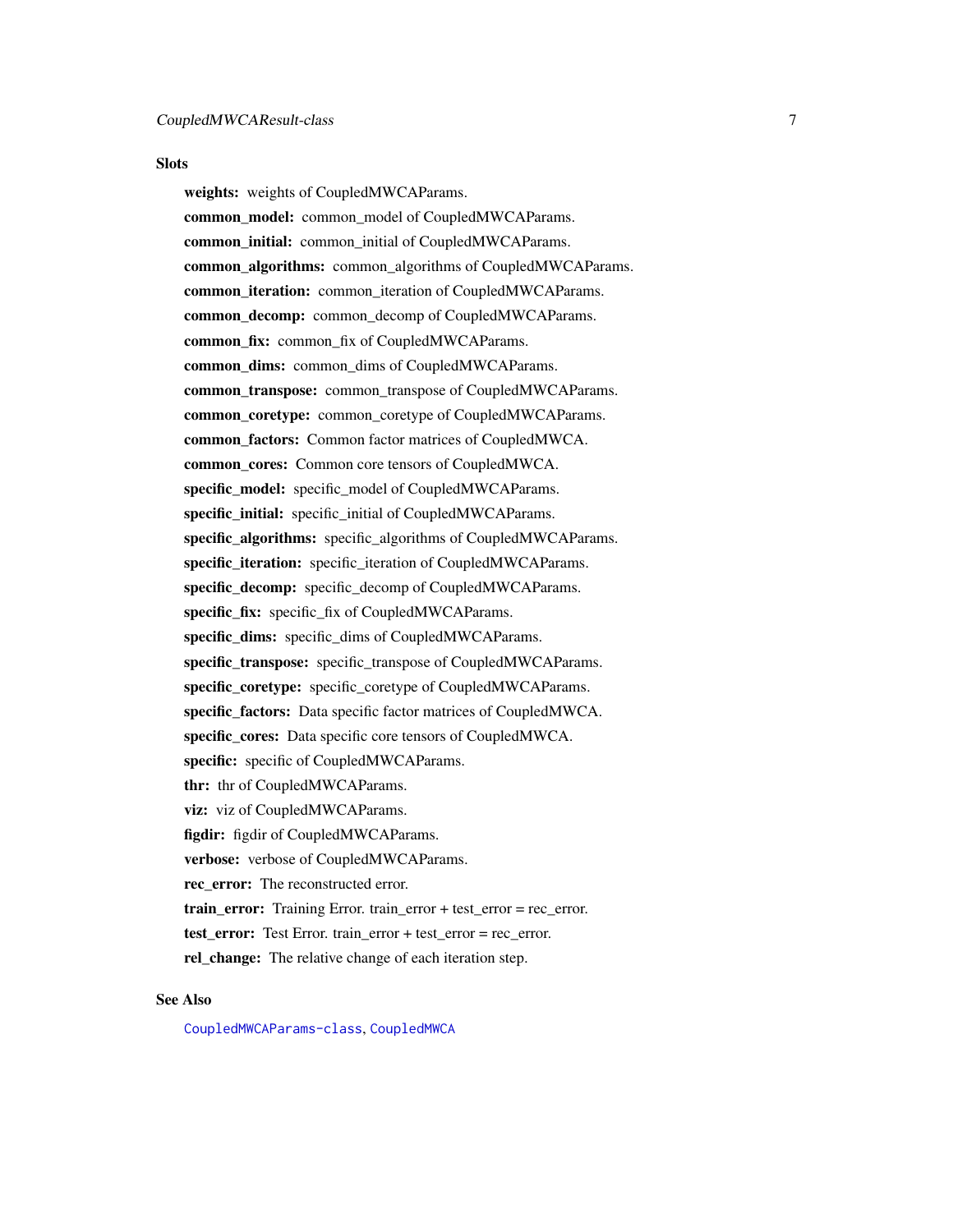<span id="page-7-1"></span><span id="page-7-0"></span>

# Description

The input is assumed to be a MWCAParams object.

#### Usage

MWCA(params)

#### Arguments

params MWCAParams object

#### Value

MWCAResult object.

# Author(s)

Koki Tsuyuzaki

### References

Andrzej Cichocki et al., (2016). Tensor Networks for Dimensionality Reduction and Large-scale Optimization: Part 1 Low-Rank Tensor Decompositions

Andrzej Cichocki et al., (2015). Tensor Decompositions for Signal Processing Applications, *IEEE SIGNAL PROCESSING MAGAZINE*

#### See Also

[MWCAParams-class](#page-8-1) and [MWCAResult-class](#page-8-2).

```
if(interactive()){
 # Test data (single array)
 X <- nnTensor::toyModel("Tucker")@data
 params <- new("MWCAParams", X=X)
 out <- MWCA(params)
}
```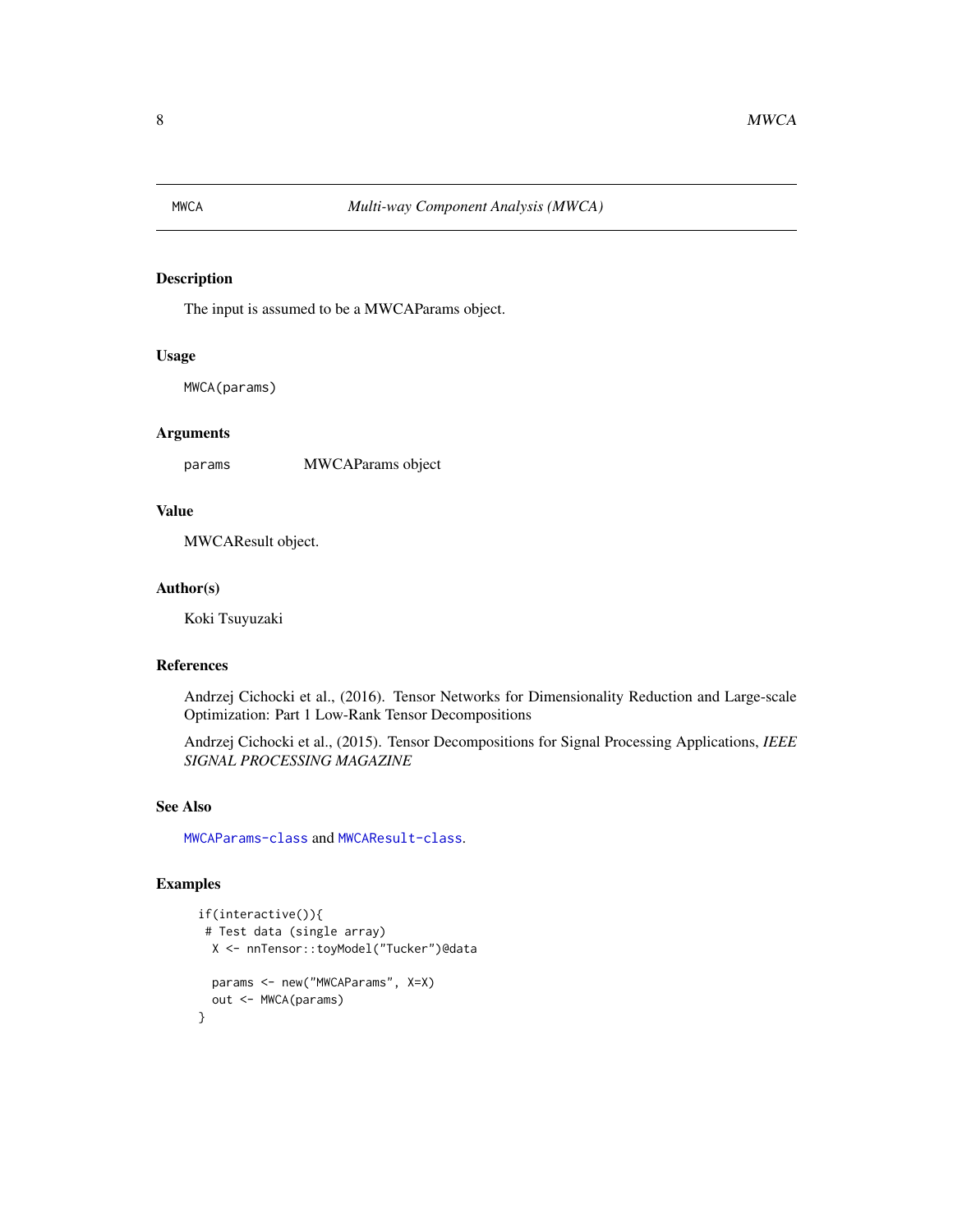#### <span id="page-8-1"></span><span id="page-8-0"></span>Description

The parameter object to be specified against MWCA function.

#### Objects from the Class

Objects can be created by calls of the form new("MWCAParams", ...).

# Slots

X: A high-dimensional array.

mask: A mask array having the same dimension of X.

algorithms: Algorithms used to decompose the matricised tensor in each mode.

dims: The lower dimension of each factor matrix.

transpose: Whether the factor matrix is transposed to calculate core tensor.

viz: Whether the output is visualized.

figdir: When viz=TRUE, whether the plot is output in the directory.

# Methods

MWCA Function to peform MWCA.

#### See Also

[MWCAResult-class](#page-8-2), [MWCA](#page-7-1)

<span id="page-8-2"></span>MWCAResult-class *Class "MWCAResult"*

# Description

The result object genarated by MWCA function.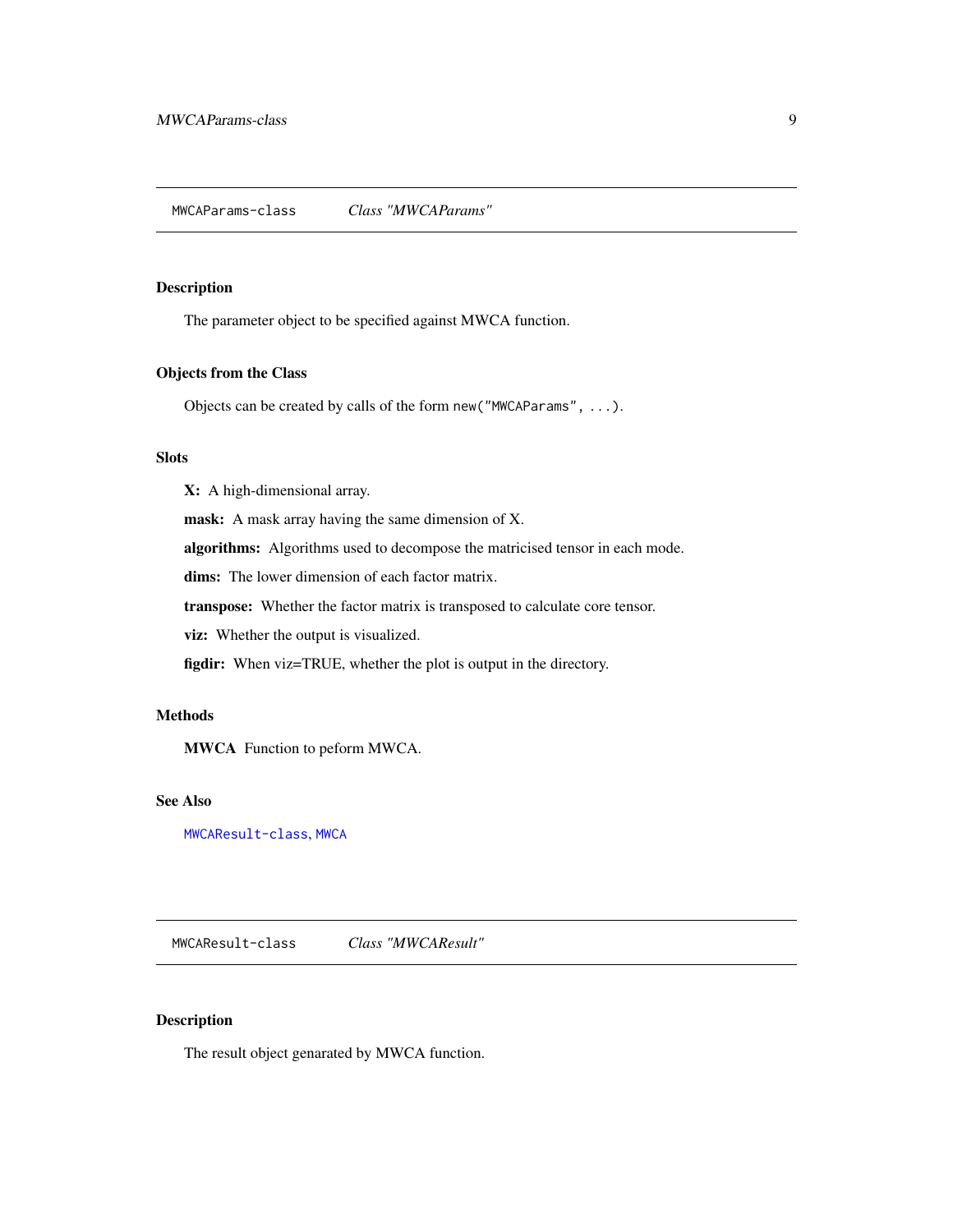# <span id="page-9-0"></span>Slots

algorithms: algorithm of MWCAParams. dims: dims of MWCAParams. transpose: transpose of MWCAParams. viz: viz of MWCAParams. figdir: figdir of MWCAParams. factors: The factor matrices of MWCA. core: The core tensor of MWCA. rec\_error: The reconstructed error. train\_error: Training Error. train\_error + test\_error = rec\_error. test\_error: Test Error. train\_error + test\_error = rec\_error.

#### See Also

[MWCAParams-class](#page-8-1), [MWCA](#page-7-1)

<span id="page-9-1"></span>

| myALS_SVD | Alternating Least Square Singular Value Decomposition (ALS-SVD) |
|-----------|-----------------------------------------------------------------|
|           | as an example of user-defined matrix decomposition.             |

### Description

The input data is assumed to be a matrix. When algorithms of MWCAParams and CoupledMWCA-Params are specified as "myALS\_SVD", This function is called in MWCA and CoupledMWCA.

# Usage

myALS\_SVD(Xn, k, L2=1e-10, iter=30)

# Arguments

| Xn             | The input matrix which has N-rows and M-columns. |
|----------------|--------------------------------------------------|
| k              | The rank parameter $(k \le min(N,M))$            |
| $\overline{2}$ | The regularization parameter (Default: 1e-10)    |
| iter           | The number of iteration (Default: 30)            |

#### Value

The output matrix which has N-rows and k-columns.

#### Author(s)

Koki Tsuyuzaki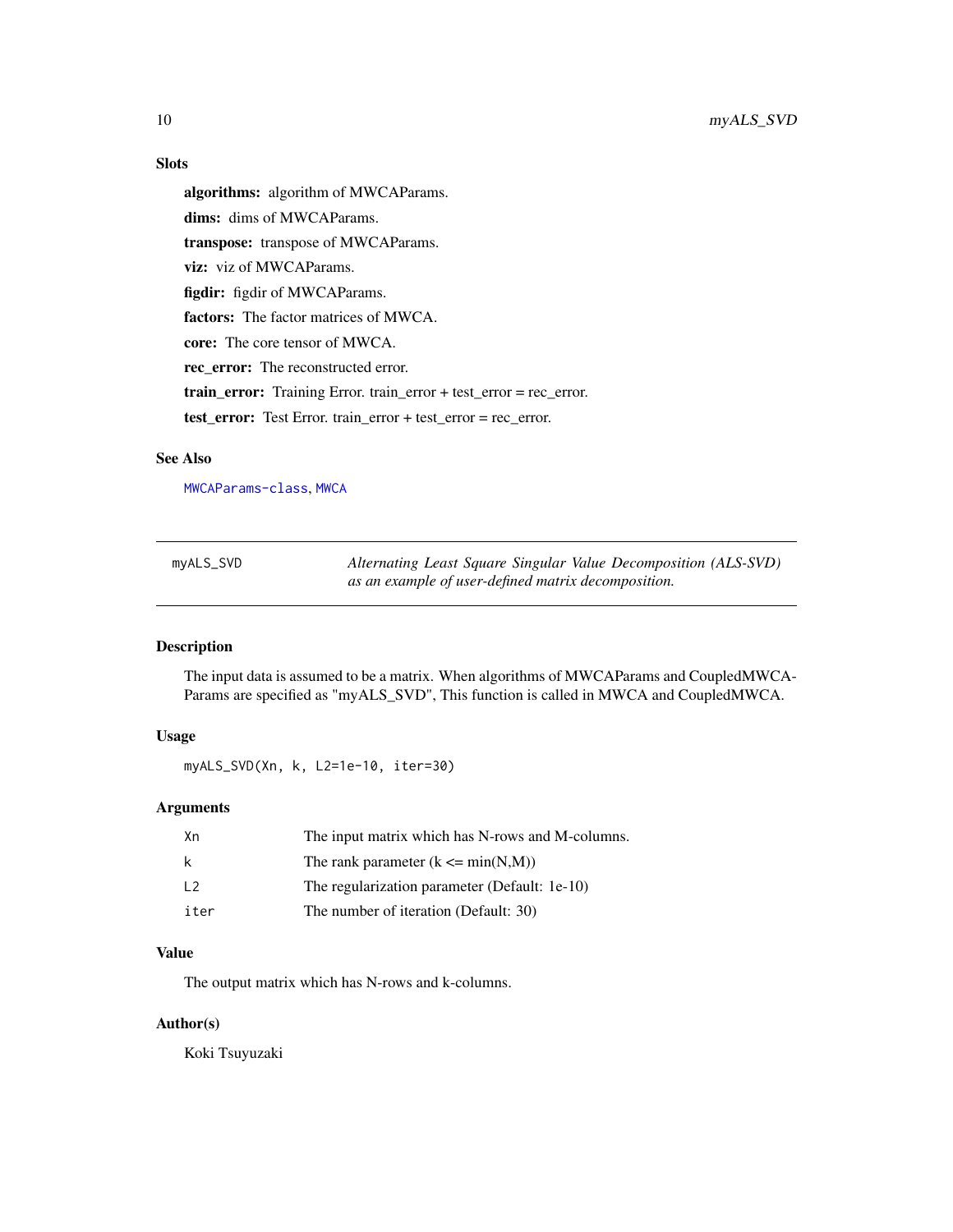#### <span id="page-10-0"></span> $\mathbf{m}y\mathbf{C}X$  11

# References

Madeleine Udell et al., (2016). Generalized Low Rank Models, *Foundations and Trends in Machine Learning*, 9(1).

#### Examples

```
if(interactive()){
  # Test data
 matdata <- matrix(runif(10*20), nrow=10, ncol=20)
 myALS_SVD(matdata, k=3, L2=0.1, iter=10)
}
```
<span id="page-10-1"></span>

| myCX | CX Decomposition as an example of user-defined matrix decomposi- |
|------|------------------------------------------------------------------|
|      | tion.                                                            |

# Description

The input data is assumed to be a matrix. When algorithms of MWCAParams and CoupledMW-CAParams are specified as "myCX", This function is called in MWCA and CoupledMWCA.

#### Usage

myCX(Xn, k)

# Arguments

| Хn | The input matrix which has N-rows and M-columns. |
|----|--------------------------------------------------|
|    | The rank parameter $(k \le min(N,M))$            |

#### Value

The output matrix which has N-rows and k-columns.

#### Author(s)

Koki Tsuyuzaki

# References

Petros Drineas et al., (2008). Relative-Error CUR Matrix Decompositions, *SIAM Journal on Matrix Analysis and Applications*, 30(2), 844-881.

```
if(interactive()){
  # Test data
  matdata <- matrix(runif(10*20), nrow=10, ncol=20)
 myCX(matdata, k=3)
}
```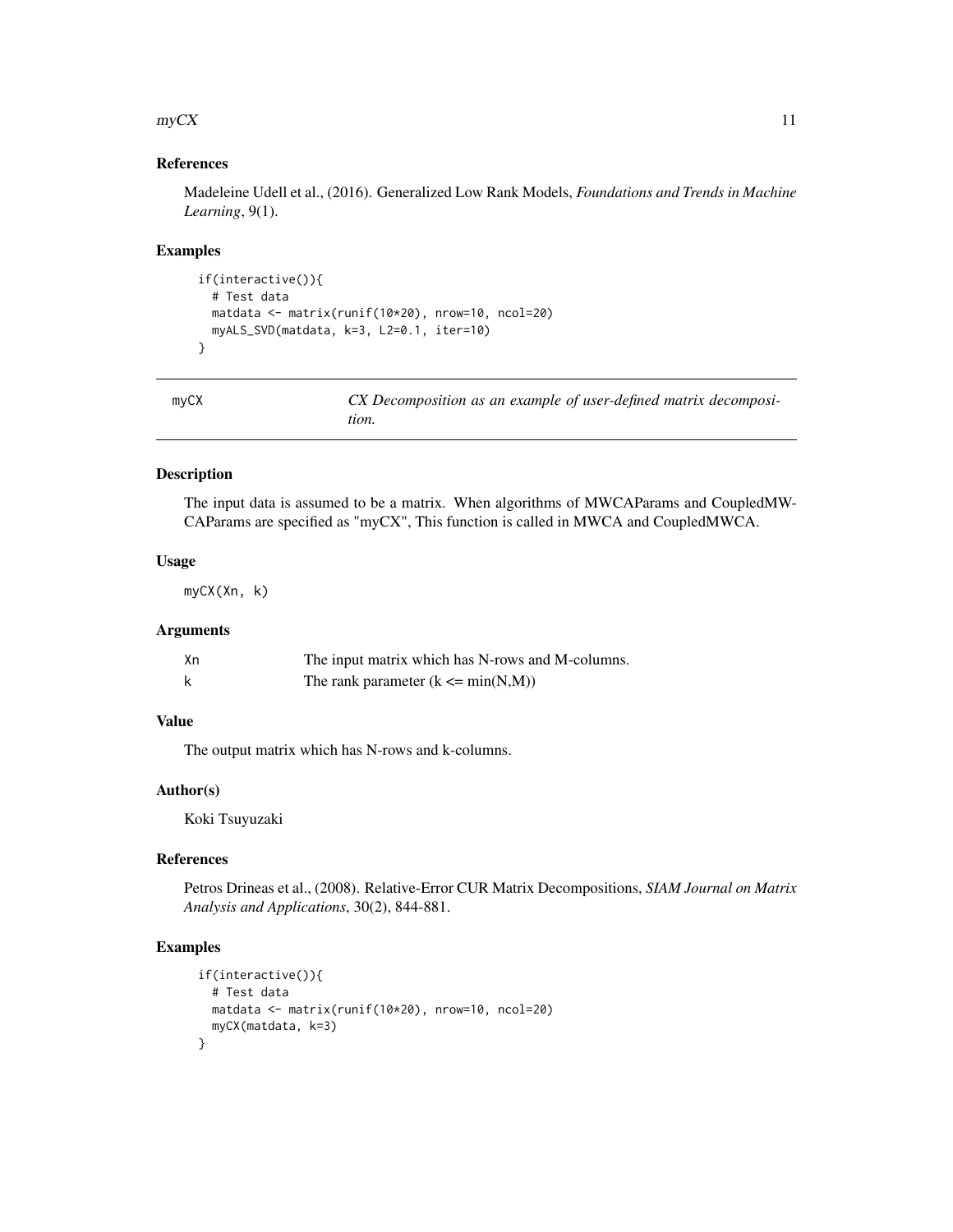<span id="page-11-1"></span><span id="page-11-0"></span>myICA *Independent Component Analysis (ICA) as an example of user-defined matrix decomposition.*

# Description

The input data is assumed to be a matrix. When algorithms of MWCAParams and CoupledMW-CAParams are specified as "myICA", This function is called in MWCA and CoupledMWCA.

#### Usage

myICA(Xn, k)

# Arguments

| Хn | The input matrix which has N-rows and M-columns. |
|----|--------------------------------------------------|
| k  | The rank parameter $(k \le min(N,M))$            |

# Value

The output matrix which has N-rows and k-columns.

#### Author(s)

Koki Tsuyuzaki

# References

A. Hyvarinen. (1999). Fast and Robust Fixed-Point Algorithms for Independent Component Analysis. *IEEE Transactions on Neural Networks*, 10(3), 626-634.

```
if(interactive()){
  # Test data
 matdata <- matrix(runif(10*20), nrow=10, ncol=20)
  myICA(matdata, k=3)
}
```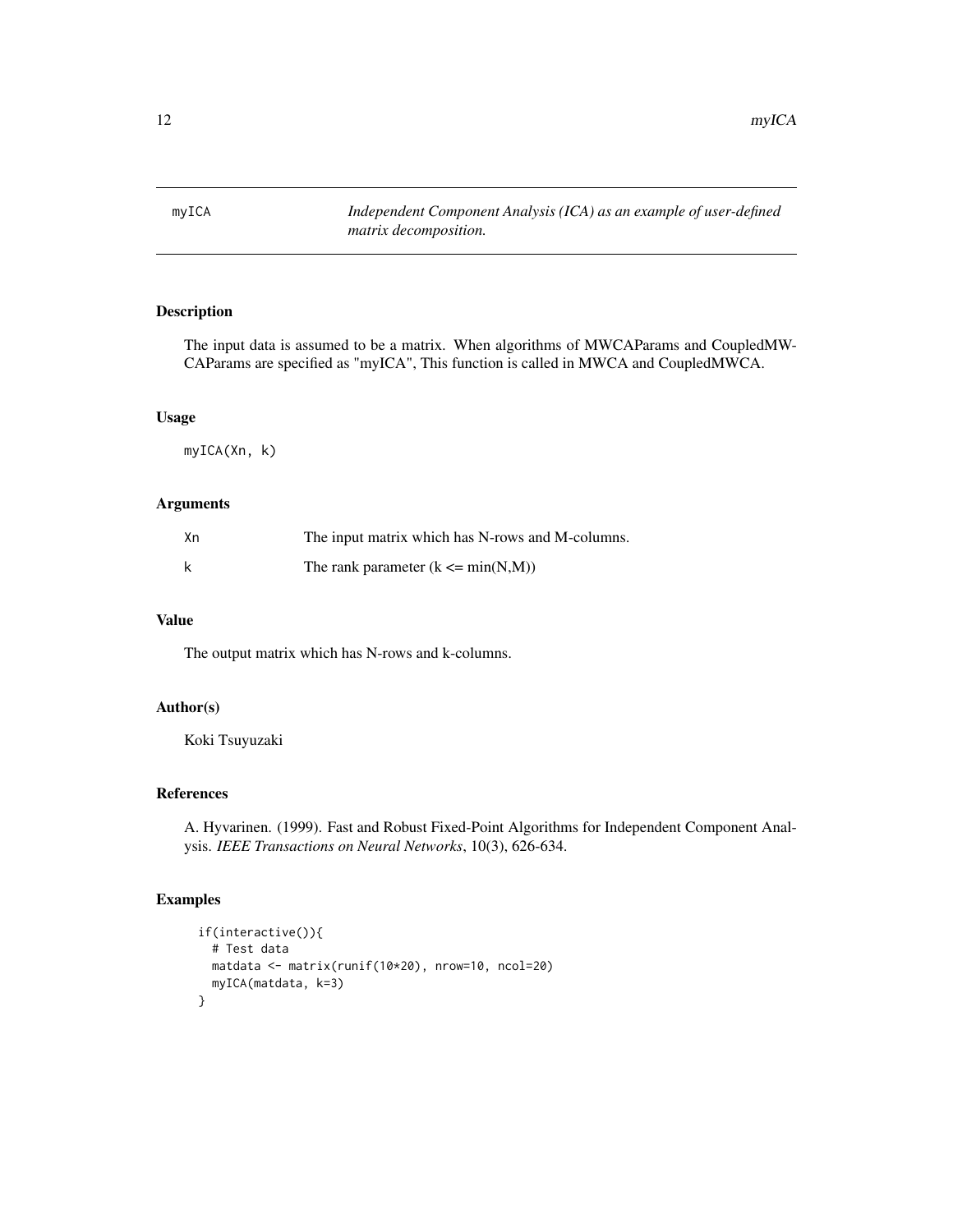<span id="page-12-1"></span><span id="page-12-0"></span>myNMF *Independent Component Analysis (ICA) as an example of user-defined matrix decomposition.*

# Description

The input data is assumed to be a matrix. When algorithms of MWCAParams and CoupledMW-CAParams are specified as "myNMF", This function is called in MWCA and CoupledMWCA.

# Usage

myNMF(Xn, k, L1=1e-10, L2=1e-10)

# Arguments

| Хn | The input matrix which has N-rows and M-columns.                        |
|----|-------------------------------------------------------------------------|
| k. | The rank parameter $(k \leq min(N,M))$                                  |
| L1 | The regularization parameter to control the sparseness (Default: 1e-10) |
| L2 | The regularization parameter to control the overfit (Default: 1e-10)    |

# Value

The output matrix which has N-rows and k-columns.

#### Author(s)

Koki Tsuyuzaki

# References

Andrzej CICHOCK, et. al., (2009). Nonnegative Matrix and Tensor Factorizations.

```
if(interactive()){
 # Test data
 matdata <- matrix(runif(10*20), nrow=10, ncol=20)
 myNMF(matdata, k=3, L1=1e-1, L2=1e-2)
}
```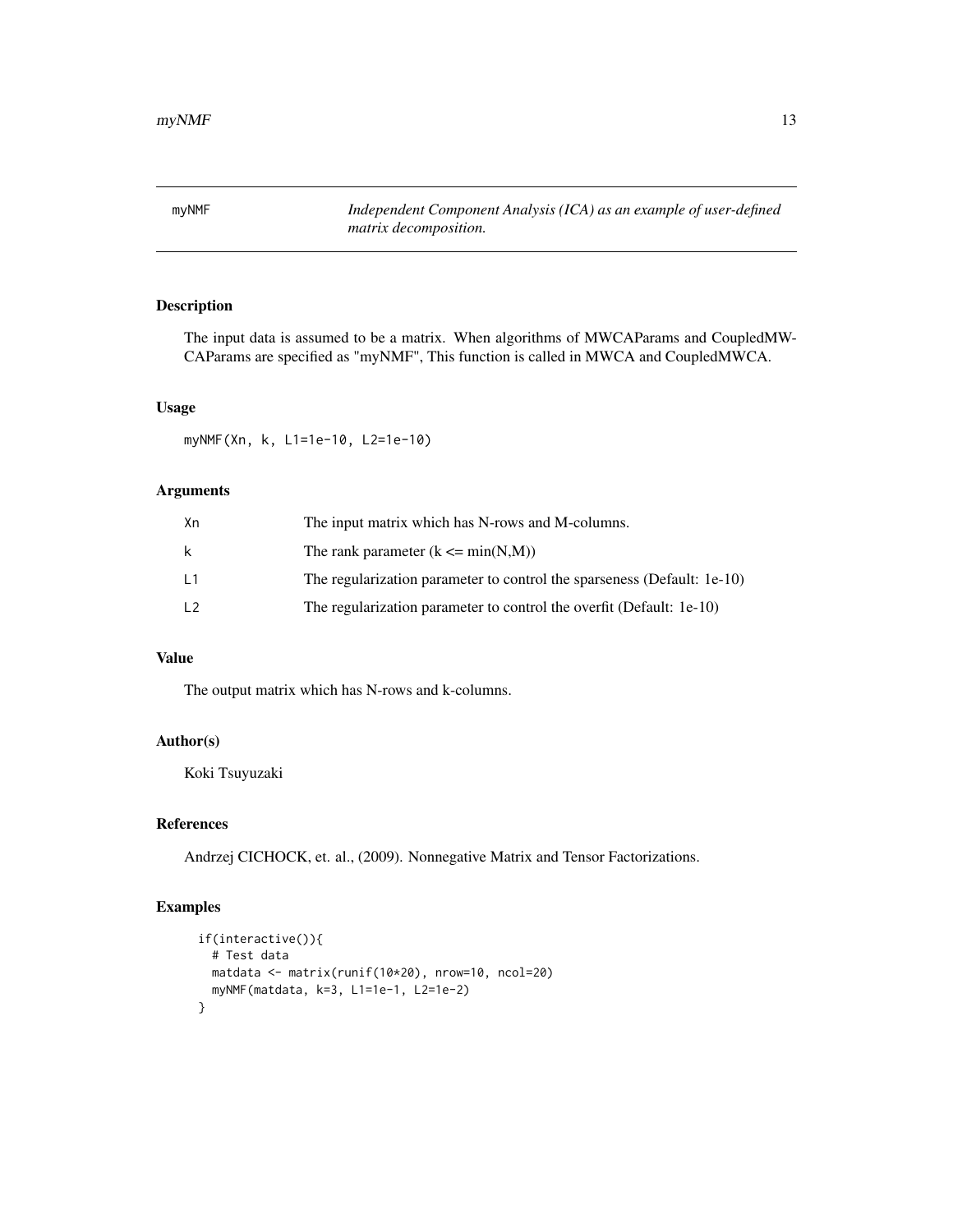<span id="page-13-1"></span><span id="page-13-0"></span>mySVD *Singular Value Decomposition (SVD) as an example of user-defined matrix decomposition.*

# Description

The input data is assumed to be a matrix. When algorithms of MWCAParams and CoupledMW-CAParams are specified as "mySVD", This function is called in MWCA and CoupledMWCA.

#### Usage

mySVD(Xn, k)

# Arguments

| Хn | The input matrix which has N-rows and M-columns. |
|----|--------------------------------------------------|
|    | The rank parameter $(k \le min(N,M))$            |

# Value

The output matrix which has N-rows and k-columns.

#### Author(s)

Koki Tsuyuzaki

# Examples

```
if(interactive()){
  # Test data
 matdata <- matrix(runif(10*20), nrow=10, ncol=20)
 mySVD(matdata, k=3)
}
```
<span id="page-13-2"></span>plotTensor3Ds *Plot function for visualization of tensor data structure*

# Description

Multiple multi-dimensional arrays and matrices are visualized simultaneously.

#### Usage

plotTensor3Ds(Xs)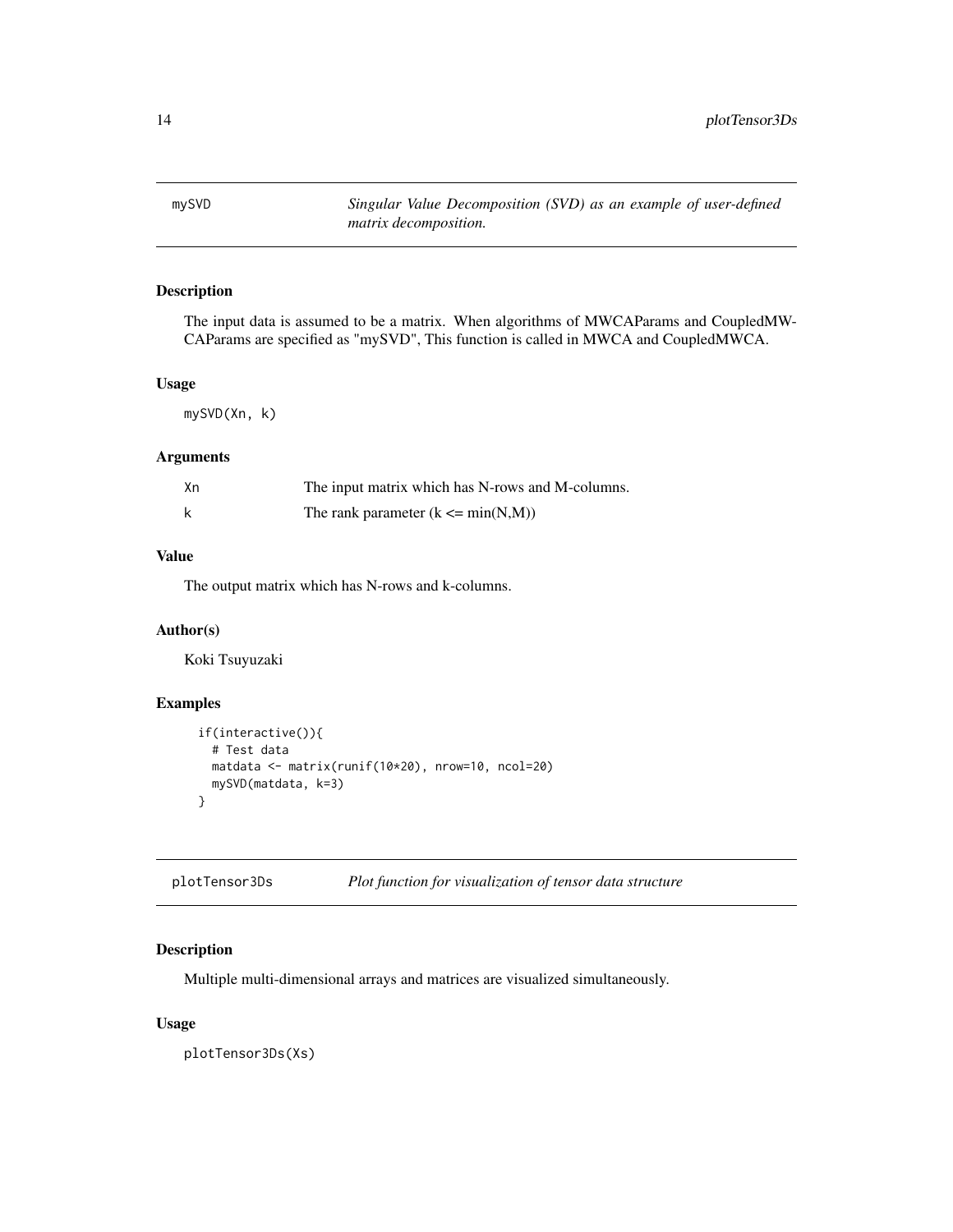#### <span id="page-14-0"></span>toyModel and the state of the state of the state of the state of the state of the state of the state of the state of the state of the state of the state of the state of the state of the state of the state of the state of t

# Arguments

Xs A List object containing multi-dimensional array (or matrix) in each element.

#### Author(s)

Koki Tsuyuzaki

#### See Also

[plotTensor3D](#page-0-0) and [plotTensor2D](#page-0-0).

#### Examples

```
Xs <- toyModel(model = "coupled_CP_Easy")
tmp <- tempdir()
png(filename=paste0(tmp, "/couled_CP.png"))
plotTensor3Ds(Xs)
dev.off()
```
toyModel *Toy model of coupled tensor data*

# Description

A list object containing multiple arrays are generated.

# Usage

toyModel(model = "coupled\_CP\_Easy", seeds=123)

# Arguments

| model | "coupled_CP_Easy", "coupled_CP_Hard", "coupled_Tucker_Easy", "coupled_Tucker_Hard", |
|-------|-------------------------------------------------------------------------------------|
|       | "coupled Complex Easy", or "coupled Complex Hard" can be specified (De-             |
|       | fault: "coupled CP Easy").                                                          |
|       |                                                                                     |

seeds The seed of random number (Default: 123).

### Author(s)

Koki Tsuyuzaki

# Examples

Xs <- toyModel(model = "coupled\_CP\_Easy", seeds=123)